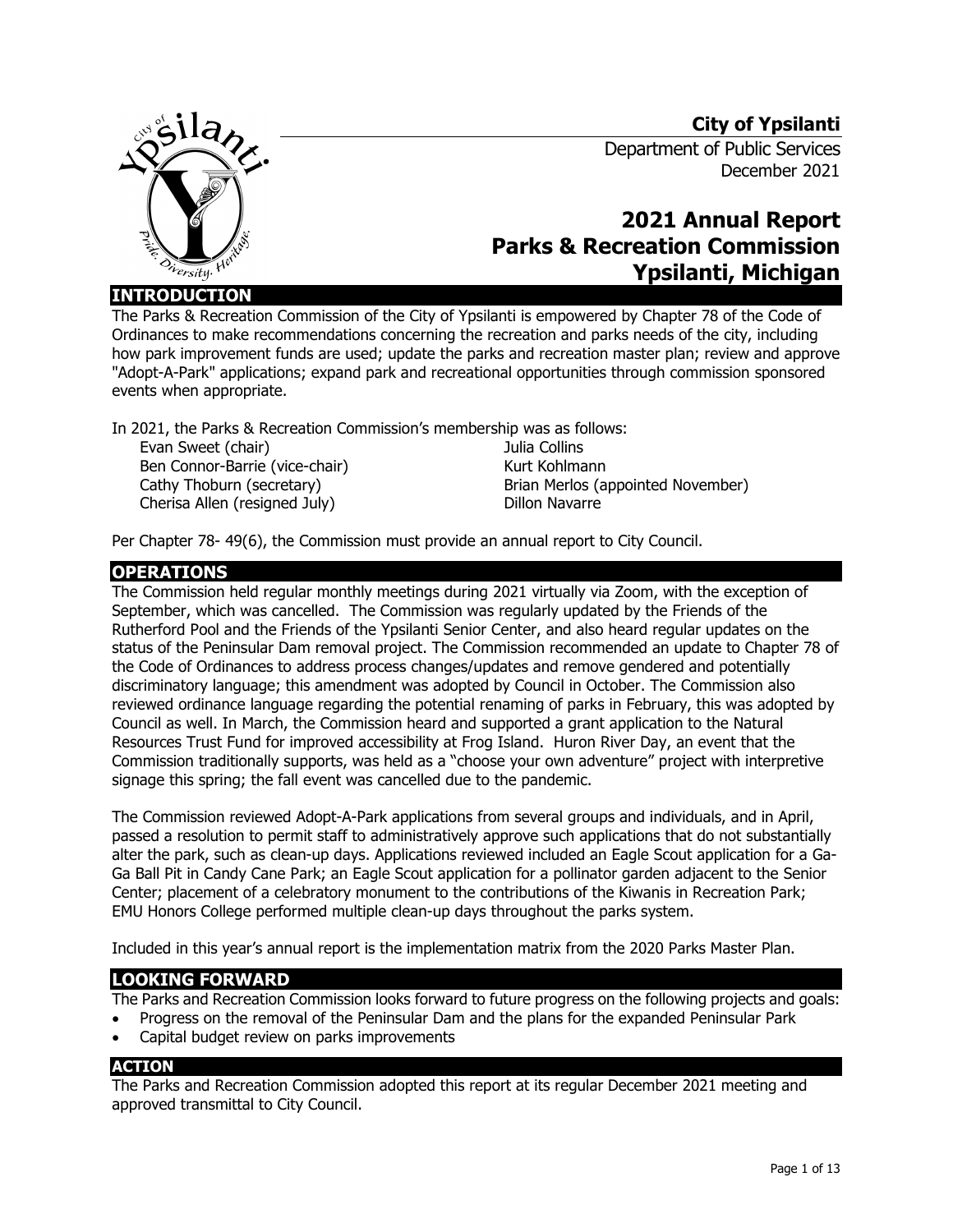|                                                                                                                                                           |             |                              | <b>TIME TO</b>            |                                    |
|-----------------------------------------------------------------------------------------------------------------------------------------------------------|-------------|------------------------------|---------------------------|------------------------------------|
| <b>PROJECT</b>                                                                                                                                            | <b>COST</b> | <b>VOLUNTEER INVOLVEMENT</b> | <b>COMPLETE</b>           | <b>STATUS</b>                      |
| <b>GOAL 1: ENSURE PARKS ARE ATTRACTIVE AND ACCESSIBLE</b>                                                                                                 |             |                              |                           |                                    |
| Objective 1: Ensure safe routes to parks and recreation facilities from neighborhoods, schools, and business districts, for people of all ability levels. |             |                              |                           |                                    |
| Frog Island, Freighthouse & Market Plaza                                                                                                                  |             |                              |                           |                                    |
| Construct pedestrian crossing from Frog Island<br>parking to Freighthouse at Market Street.                                                               | \$          | ★                            | ✔                         |                                    |
| <b>Riverside Park</b>                                                                                                                                     |             |                              |                           |                                    |
| Install bollards along drive (both sides) to prevent<br>unauthorized access.                                                                              | \$          | ★                            | ✔                         |                                    |
| Construct ADA-compliant barrier-free access from<br>street sidewalk at north and south ends of park.                                                      | \$          | ★                            | Й                         | South access<br>complete 2017      |
| <b>Recreation Park</b>                                                                                                                                    |             |                              |                           |                                    |
| Connect walking track to sidewalk along Woods Road<br>at both east and west ends.                                                                         | \$          | $\star$                      | м                         | Feasibility study<br>complete 2021 |
| Waterworks                                                                                                                                                |             |                              |                           |                                    |
| Construct sidewalk along Catherine Street frontage;<br>continue to Factory Street.                                                                        | \$          | ★                            | V                         |                                    |
| Haab Brothers Memorial Park                                                                                                                               |             |                              |                           |                                    |
| Construct sidewalk on both sides, to Factory Street.                                                                                                      | \$          | $\star$                      | $\checkmark$ $\checkmark$ |                                    |
| North Bay Park                                                                                                                                            |             |                              |                           |                                    |
| Construct accessible crossing of driveway north of<br>bridge over I-94, and sidewalk from driveway to<br>bridge.                                          | \$\$        | ★                            | シンン                       | Completed 2021                     |
| Objective 2: Ensure each park has a visible presence, entrance, and sign on adjacent rights-of-way.                                                       |             |                              |                           |                                    |
| All Parks                                                                                                                                                 |             |                              |                           |                                    |
| Design and place consistent signage about rules,                                                                                                          |             |                              |                           | In progress 2021                   |
| hours, and other information for each park.                                                                                                               | \$          | ★                            |                           |                                    |
|                                                                                                                                                           |             |                              |                           |                                    |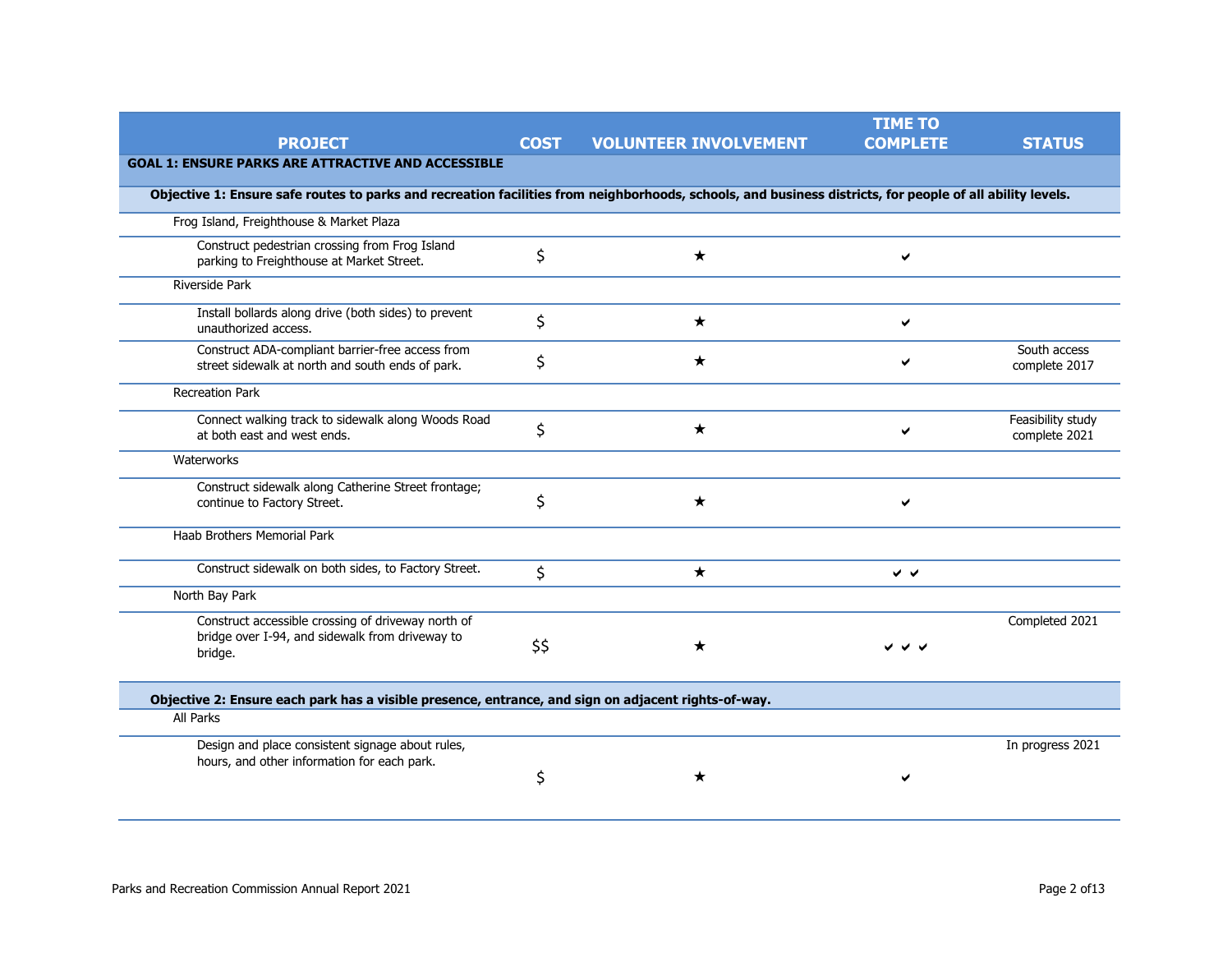|                                                                                                                                                                                      |             |                              | <b>TIME TO</b>    |                                                    |
|--------------------------------------------------------------------------------------------------------------------------------------------------------------------------------------|-------------|------------------------------|-------------------|----------------------------------------------------|
| <b>PROJECT</b>                                                                                                                                                                       | <b>COST</b> | <b>VOLUNTEER INVOLVEMENT</b> | <b>COMPLETE</b>   | <b>STATUS</b>                                      |
| Riverside Park                                                                                                                                                                       |             |                              |                   |                                                    |
| Install signage at Riverside Arts Center entrance;<br>improve visibility.                                                                                                            | \$\$        | $\star$                      | ✓<br>$\checkmark$ |                                                    |
| Frog Island                                                                                                                                                                          |             |                              |                   |                                                    |
| Place signage at center parking lot entrance.                                                                                                                                        | \$          | $\star$                      | ✔                 |                                                    |
| Relocate north entrance signage as part of 2020<br>project.                                                                                                                          | \$          | $\star$                      | ✔                 | Completed 2020                                     |
| Parkridge                                                                                                                                                                            |             |                              |                   |                                                    |
| Landscape and improve access at south Hawkins<br>entrance.                                                                                                                           | \$\$        | ★                            | ✓<br>$\checkmark$ |                                                    |
| Peninsular                                                                                                                                                                           |             |                              |                   |                                                    |
| Repair and consider reorienting the LeForge Street<br>signage to be legible to vehicular traffic.                                                                                    | \$          | $\star$                      | ✔                 |                                                    |
| Prospect                                                                                                                                                                             |             |                              |                   |                                                    |
| Install signage at the Prospect/Cross corner as well as<br>the Oak/Prospect corner, consistent with signage at<br>other locations, to distinguish this location as a public<br>park. | \$          | ★                            |                   | Sign installed on<br>Prospect frontage<br>midblock |
| Install secondary park identification signage at the<br>parking lot on the southeast corner of the park, near<br>the parking lot.                                                    | \$          | ★                            | ✔                 |                                                    |
| The Spanish-American War Memorial, Edith Hefley Tot Lot,<br>Ainsworth Park, Carrie R Mattingly Tot Lot, and the Haab<br><b>Brothers Memorial Park</b>                                |             |                              |                   |                                                    |
| Install signage indicating that these are public parks,<br>consistent with signage at other locations.                                                                               | \$\$        | $\star$                      | ✔                 |                                                    |
| Pavilions, gazebos, and other rentable or reservable<br>facilities.                                                                                                                  |             |                              |                   |                                                    |
| Install small signs or notices advertising the<br>reservation system.                                                                                                                | \$          | ★★                           | ✔                 |                                                    |
| Nonmotorized connections                                                                                                                                                             |             |                              |                   |                                                    |
| Evaluate City-owned parcels for their ability to serve<br>as nonmotorized connections between neighborhoods.                                                                         | \$          | ★★                           | ✔<br>$\checkmark$ |                                                    |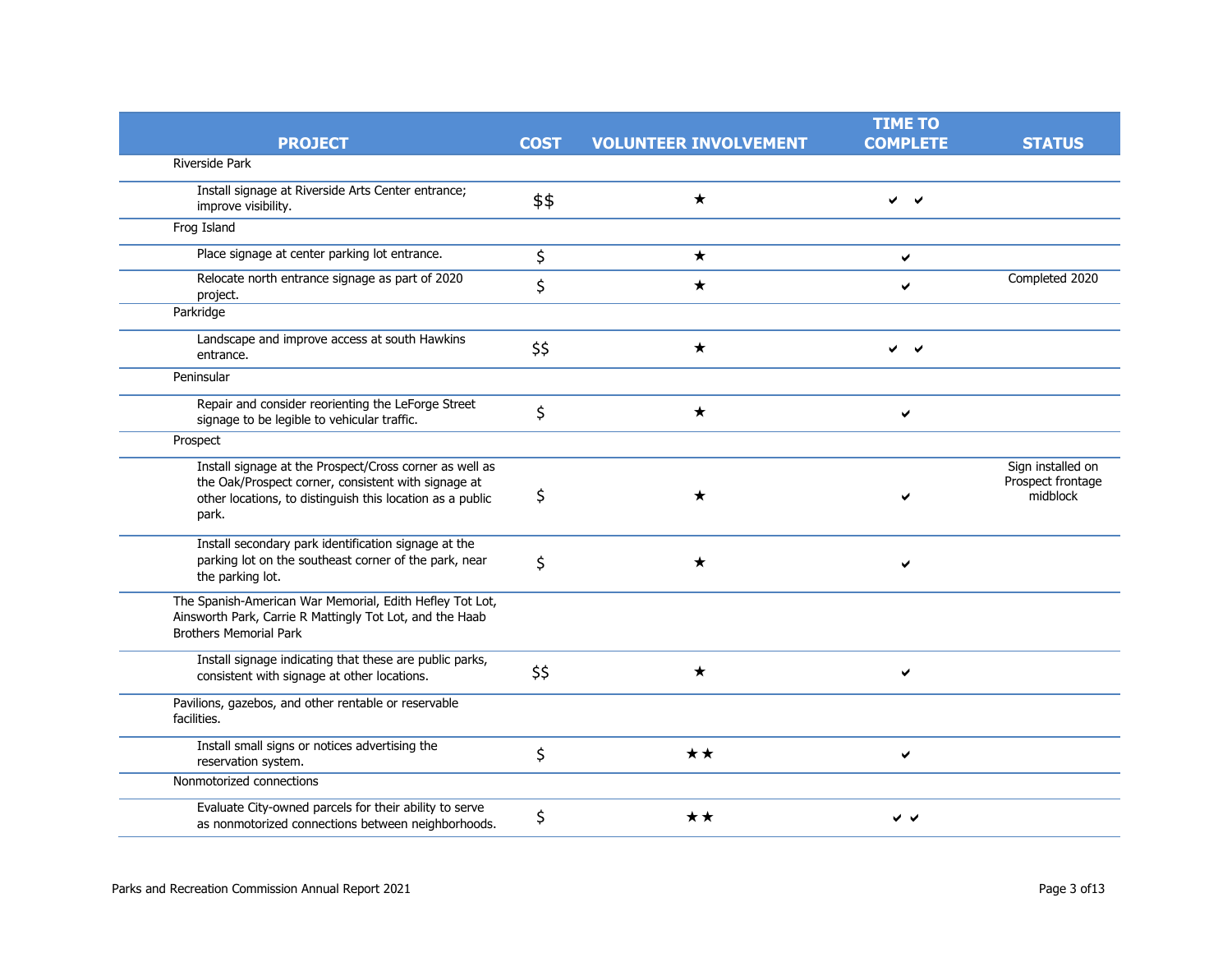|                                                                                                                                                                        |             |                              | <b>TIME TO</b>  |                                        |
|------------------------------------------------------------------------------------------------------------------------------------------------------------------------|-------------|------------------------------|-----------------|----------------------------------------|
| <b>PROJECT</b>                                                                                                                                                         | <b>COST</b> | <b>VOLUNTEER INVOLVEMENT</b> | <b>COMPLETE</b> | <b>STATUS</b>                          |
| Provide signage for those parcels determined to be<br>needful to serve a nonmotorized transportation<br>purpose.                                                       | \$          | $\star$                      | ✔               |                                        |
| Objective 3: Ensure that each park presents a well-maintained and clean image.                                                                                         |             |                              |                 |                                        |
| Improve maintenance, either through engaging additional<br>volunteers, adding staff time, or a combination of both.                                                    |             |                              |                 | Staff added 2021-22                    |
| Regular annual or seasonal inspections should be<br>performed with an eye for cosmetic and other issues<br>that can be addressed by volunteers.                        | \$          | ***                          | $\Omega$        |                                        |
| Regular scraping and repainting of structures and<br>facilities, either by volunteers or as part of an annual<br>cleanup event, should be encouraged.                  | \$          | ★★★                          | $\Omega$        |                                        |
| Integrate volunteer efforts into long-term landscaping<br>plans.                                                                                                       | \$          | ***                          | $\Omega$        |                                        |
| Improve waste collection in all parks.                                                                                                                                 |             |                              |                 |                                        |
| Regularly evaluate location and number of trash<br>receptacles; eliminate those in low-volume or<br>inaccessible areas and add more where need seems to<br>be greater. | \$          | ★                            | $\Omega$        | Added additional<br>waste cans in 2021 |
| Engage volunteers or service groups for periodic litter<br>cleanup days.                                                                                               | \$          | ★★★                          | $\Omega$        |                                        |
| Encourage special events to make use of non-profit or<br>service organizations in post-event clean-up efforts.                                                         | \$          | $\star\star\star$            | $\Omega$        |                                        |
| Encourage special events to coordinate with<br>ZeroWaste efforts.                                                                                                      | \$          | ***                          | $\Omega$        |                                        |
| Objective 4: Ensure all parks, park shelters, trails, and other facilities are physically accessible to people of all ages and ability levels.<br>Riverside Park       |             |                              |                 |                                        |
| Provide barrier-free access at north and west<br>entrances.                                                                                                            | \$\$        | $\star$                      | v v v           |                                        |
| Link pavilion to trails.                                                                                                                                               | \$          | $\star$                      | ✔               |                                        |
| Mark additional barrier-free spaces in parking areas.                                                                                                                  | \$          | $\star$                      | ✔               |                                        |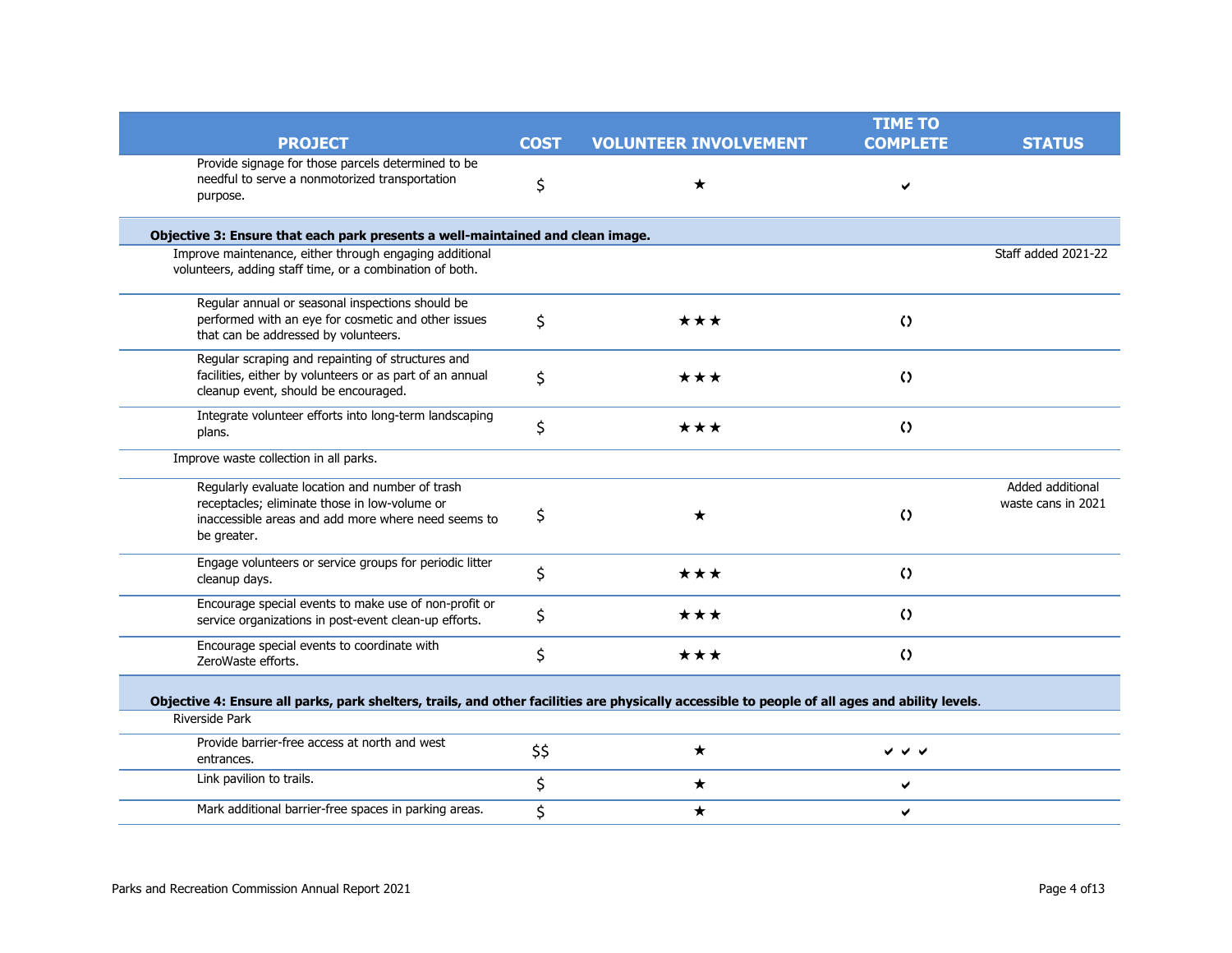|                                                                                                                            |             |                              | <b>TIME TO</b>                         |                                    |
|----------------------------------------------------------------------------------------------------------------------------|-------------|------------------------------|----------------------------------------|------------------------------------|
| <b>PROJECT</b>                                                                                                             | <b>COST</b> | <b>VOLUNTEER INVOLVEMENT</b> | <b>COMPLETE</b>                        | <b>STATUS</b>                      |
| When reconstructing trails, bring to current barrier-<br>free standards.                                                   | \$\$        | ★                            | $\checkmark$ $\checkmark$              |                                    |
| Frog Island Park                                                                                                           |             |                              |                                        |                                    |
| Provide barrier-free access at north, east (center) and<br>south entrances.                                                | \$\$        | $\star$                      | ✓ ✓ ✓                                  | North 50% and<br>south complete.   |
| Improve parking area; provide additional barrier-free<br>spaces.                                                           | \$\$\$      | ★                            | v v                                    | Grant awarded 2021                 |
| When reconstructing trails, bring to current barrier-<br>free standards.                                                   | \$\$\$      | ★                            |                                        | Trail improved 2020                |
| <b>Recreation Park</b>                                                                                                     |             |                              |                                        |                                    |
| Provide additional barrier-free spaces near facilities,<br>such as playgrounds, Senior Center, and the<br>Rutherford Pool. | \$          | ★                            |                                        |                                    |
| When reconstructing trails, bring to current barrier-<br>free standards.                                                   | \$\$        | $\bigstar$                   | ✔                                      |                                    |
| Upgrade play area and surfacing to barrier-free<br>standards.                                                              | \$\$        | ★★                           |                                        |                                    |
| Pave walking path and connect to sidewalk system to<br>the south                                                           | \$\$        | ★                            | v v                                    | Feasibility study<br>complete 2021 |
| Parkridge Park                                                                                                             |             |                              |                                        |                                    |
| Provide barrier-free access at south Hawkins entrance.                                                                     | \$\$        | $\star$                      | $\checkmark$ $\checkmark$ $\checkmark$ |                                    |
| Link pavilion to trails.                                                                                                   | \$\$        | $\star$                      | $\checkmark$                           |                                    |
| When reconstructing trails, bring to current barrier-<br>free standards.                                                   | \$\$\$      | ★                            | ✔                                      | Frog Island 2020.                  |
| Upgrade play area and surfacing to barrier-free                                                                            |             |                              |                                        | Complete 2020                      |
| standards.                                                                                                                 | \$\$\$      | **                           |                                        |                                    |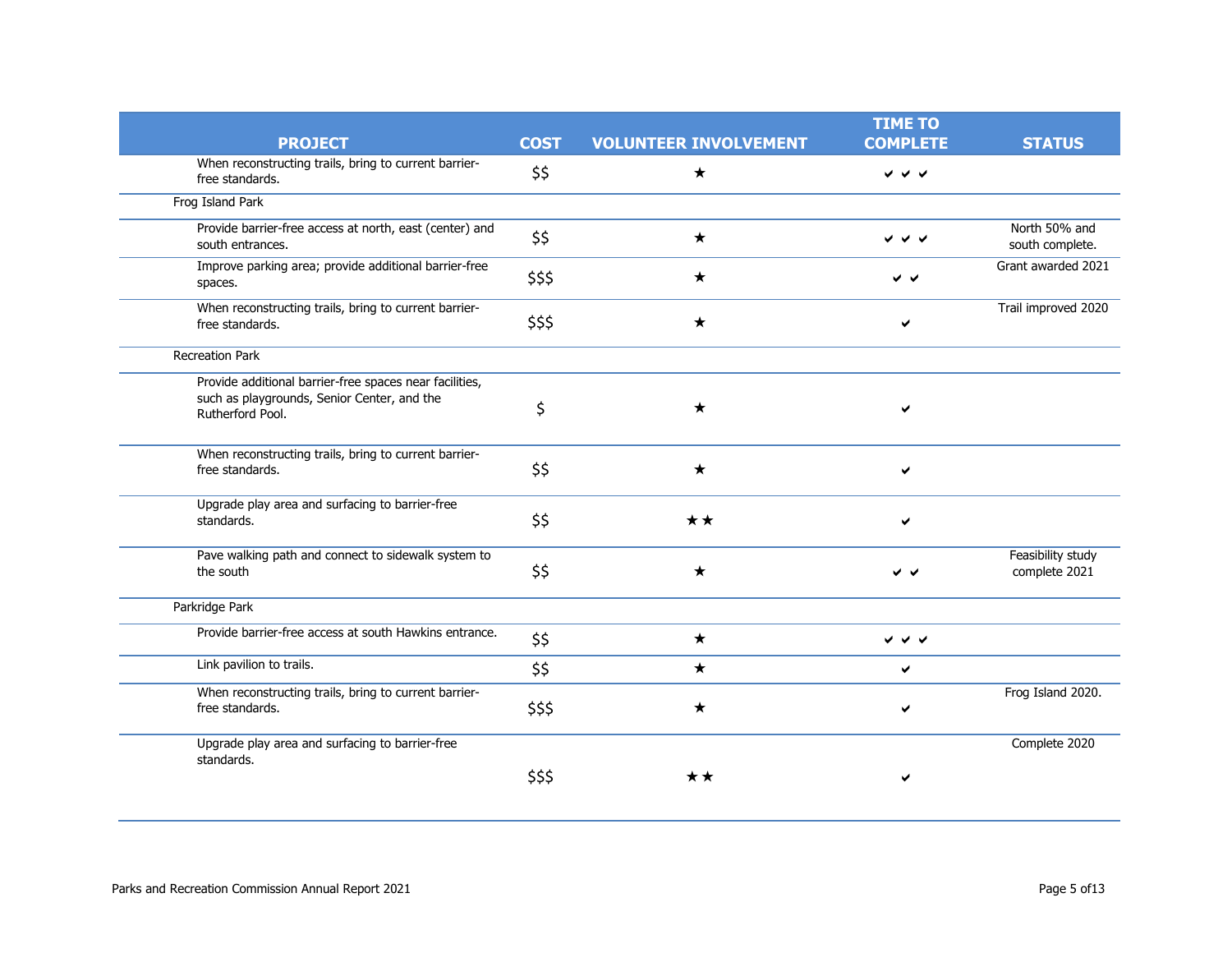|                                                                                            |             |                              | <b>TIME TO</b>            |               |
|--------------------------------------------------------------------------------------------|-------------|------------------------------|---------------------------|---------------|
| <b>PROJECT</b>                                                                             | <b>COST</b> | <b>VOLUNTEER INVOLVEMENT</b> | <b>COMPLETE</b>           | <b>STATUS</b> |
| Candy Cane Park                                                                            |             |                              |                           |               |
| Provide barrier-free access at south and north<br>entrances.                               | \$\$        | $\star$                      | v v                       |               |
| Provide handicap placard parking.                                                          | \$\$        | ★                            | $\checkmark$              |               |
| Create a paved path linking north & south ends of<br>park, pavilion, and play area.        | \$\$        | $\star$                      | ✔                         |               |
| Upgrade play area and surfacing to barrier-free<br>standards; provide barrier-free access. | \$\$\$      | $\star\star$                 |                           | Complete 2020 |
| Peninsular Park                                                                            |             |                              |                           |               |
| Provide barrier-free access from LeForge.                                                  | \$\$\$      | $\star\star$                 | $\checkmark$ $\checkmark$ |               |
| When constructing or reconstructing trails, bring to<br>current barrier-free standards.    | \$          | ★                            |                           |               |
| Link pavilion to trails.                                                                   | \$          | $\star$                      | ✔                         |               |
| Improve parking area; provide barrier-free spaces.                                         | \$\$        | $\star$                      | v v                       |               |
| Provide barrier-free access to dock                                                        | \$\$\$      | $\star$                      | シンシ                       |               |
| Prospect Park                                                                              |             |                              |                           |               |
| Provide barrier-free access from entrances to south<br>pavilion and link to trail.         | \$\$        | $\star$                      | ✔                         |               |
| Improve parking area at south-east corner; provide<br>barrier-free spaces.                 | \$\$\$      | ★                            | ∨ √                       |               |
| Work with YCS to upgrade the play area and its<br>surfacing to barrier-free standards.     | \$\$        | $\star\star$                 |                           |               |
| Pave sidewalk along south side of Oak, Vought to<br>Charles                                | \$\$        | ★                            | ✔                         |               |
| Waterworks Park                                                                            |             |                              |                           |               |
| Provide sidewalk along east side of Catherine.                                             | \$\$        | ★                            | v v                       |               |
| Improve parking area; provide barrier-free spaces.                                         | \$\$\$      | ★                            | v v                       |               |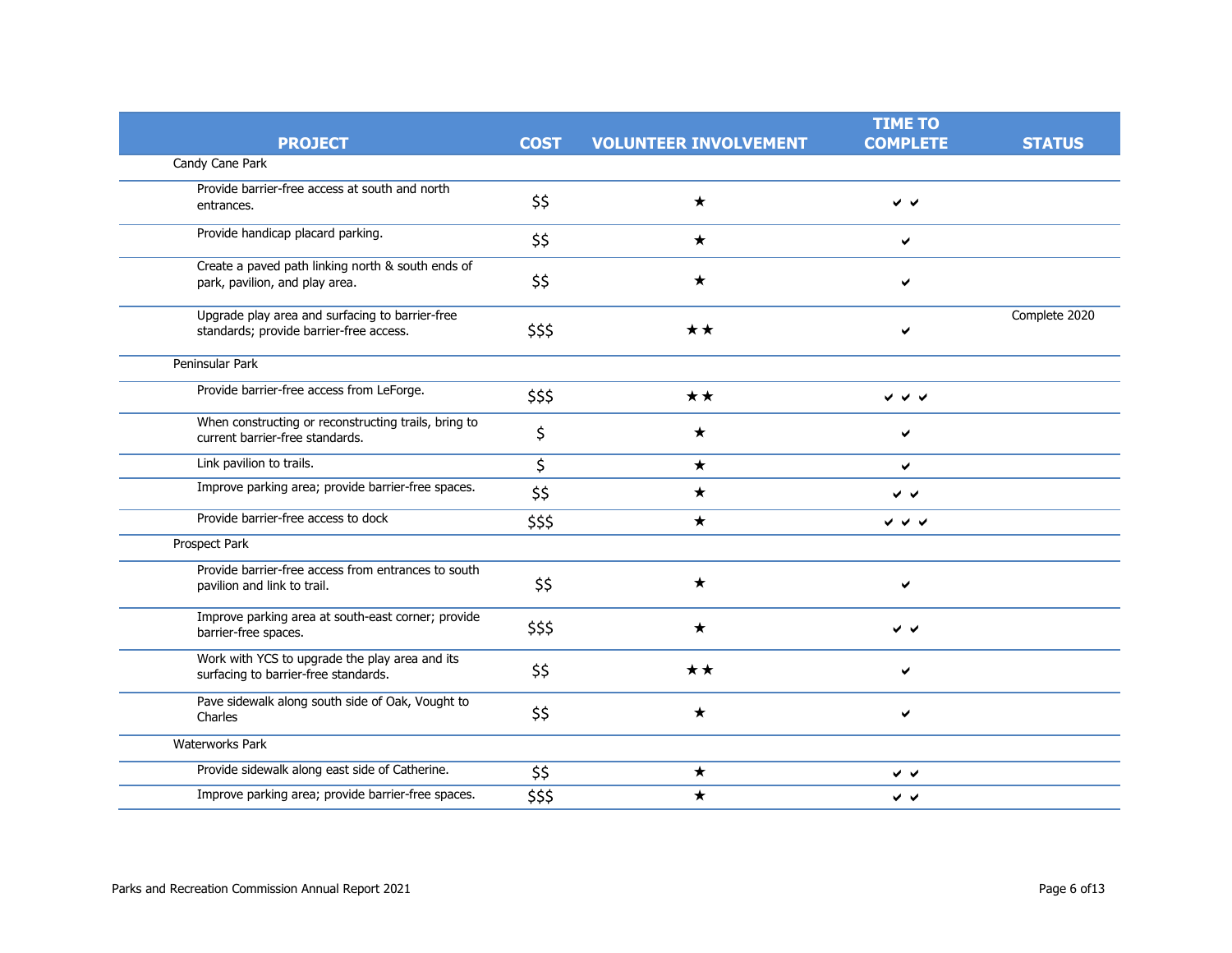|                                                                                                                                                                                                                                                           |             |                              | <b>TIME TO</b>            |               |  |  |
|-----------------------------------------------------------------------------------------------------------------------------------------------------------------------------------------------------------------------------------------------------------|-------------|------------------------------|---------------------------|---------------|--|--|
| <b>PROJECT</b>                                                                                                                                                                                                                                            | <b>COST</b> | <b>VOLUNTEER INVOLVEMENT</b> | <b>COMPLETE</b>           | <b>STATUS</b> |  |  |
| <b>GOAL 2: PROVIDE PARKS THAT MEET YPSILANTI'S RECREATION NEEDS</b>                                                                                                                                                                                       |             |                              |                           |               |  |  |
| Objective 1: Ensure existing facilities can continue to meet the needs of park users.                                                                                                                                                                     |             |                              |                           |               |  |  |
| Develop a parks-specific maintenance and capital                                                                                                                                                                                                          |             |                              |                           |               |  |  |
| improvement plan, to be integrated with the larger City-<br>wide Capital Improvements Plan.                                                                                                                                                               | \$\$        | $\star$                      | ✔                         |               |  |  |
| Continue to perform regular, scheduled safety inspections                                                                                                                                                                                                 |             |                              |                           |               |  |  |
| of playground and sports equipment, repairing, removing,<br>or replacing equipment as necessary and as resources<br>permit.                                                                                                                               | \$          | $\star$                      | $\Omega$                  |               |  |  |
| Perform annual safety inspections of picnic pavilions.                                                                                                                                                                                                    | \$          | $\star$                      | $\Omega$                  |               |  |  |
| Perform annual or seasonal inspections of electrical<br>systems used in festivals and events.                                                                                                                                                             | \$          | $\star$                      | $\Omega$                  |               |  |  |
| Institute a "move in and move out" checklist for large<br>events, such as Class III and IV events.                                                                                                                                                        | \$          | $\star$                      | ✓                         |               |  |  |
| Work with Friends groups, Adopters, and regular event-<br>holders to help ensure the ongoing maintenance of<br>facilities.                                                                                                                                | \$          | ***                          | $\Omega$                  |               |  |  |
| Address ongoing stormwater issues in Riverside, Frog<br>Island, and Recreation Parks.                                                                                                                                                                     | \$\$\$      | ★★                           | シンシ                       |               |  |  |
| Clarify boundary between Parkridge Park and Perry School.                                                                                                                                                                                                 | \$          | $\star$                      | シンジ                       |               |  |  |
| Consider installing an intergenerational playground in<br>Recreation Park, adjacent to and with the aid of the Senior<br>Center.                                                                                                                          | \$\$        | ★★                           | $\checkmark$ $\checkmark$ |               |  |  |
| Consider installing a dog park in Waterworks Park.                                                                                                                                                                                                        | \$\$        | ★★                           | $\checkmark$ $\checkmark$ |               |  |  |
| Work with the Ypsi-Arbor Little League to develop plans for<br>continuing use of Recreation Park and Candy Cane Park,<br>including scoreboard installation or replacement, fencing<br>improvements, lighting improvements, and ballfield<br>improvements. | \$\$        | ★★                           | ∨ √                       |               |  |  |
| Continue to work with the adjoining public schools to<br>ensure that children have safe, accessible, and<br>appropriately challenging places to play during the school<br>year and year round.                                                            | \$\$        | ★★                           | $\Omega$                  |               |  |  |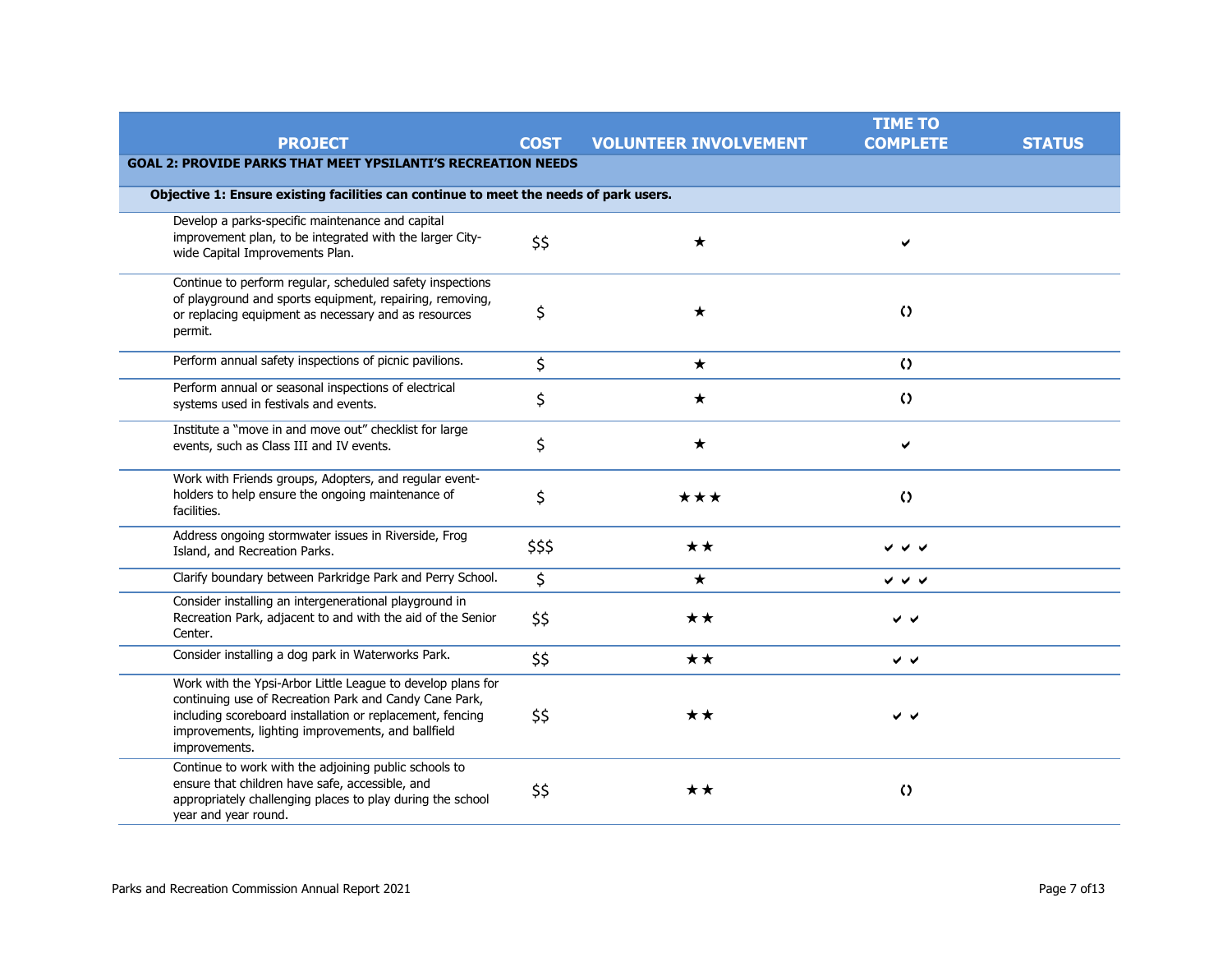|                                                                                                                                                       |             |                              | <b>TIME TO</b>            |                                        |  |
|-------------------------------------------------------------------------------------------------------------------------------------------------------|-------------|------------------------------|---------------------------|----------------------------------------|--|
| <b>PROJECT</b>                                                                                                                                        | <b>COST</b> | <b>VOLUNTEER INVOLVEMENT</b> | <b>COMPLETE</b>           | <b>STATUS</b>                          |  |
| Continue to expand the network of shared use paths and<br>connectors.                                                                                 | \$\$        | $\star$                      | $\Omega$                  |                                        |  |
| Objective 2: Ensure that parks are safe and appear to be safe.                                                                                        |             |                              |                           |                                        |  |
| Lighting should be consistently provided in parks.                                                                                                    |             |                              |                           |                                        |  |
| Community Parks                                                                                                                                       |             |                              |                           |                                        |  |
| Provide lighting under pavilions, at entrances, and<br>along paths at Riverside, Frog Island, Recreation,<br>and Parkridge Parks.                     | \$\$\$      | ★★                           |                           | Lighting added at<br>Frog Island 2021. |  |
| Neighborhood Parks                                                                                                                                    |             |                              |                           |                                        |  |
| Provide lighting under pavilions, at entrances, and<br>along paths; these lights can be motion-sensitive,<br>photocell, on a timer, or a combination. | \$\$\$      | $\star\star$                 | シンソ                       |                                        |  |
| Mini-parks                                                                                                                                            |             |                              |                           |                                        |  |
| Evaluate the need for lighting on a per-park basis.                                                                                                   | \$\$        | ★★                           | $\checkmark$ $\checkmark$ |                                        |  |
| Improve sightlines                                                                                                                                    |             |                              |                           |                                        |  |
| Clear brush at entrances, bends in trails, and at park<br>borders.                                                                                    | \$\$        | ***                          | $\Omega$                  | Ongoing                                |  |
| When renovating or replacing pavilions, maintain at<br>least three open sides.                                                                        | \$\$\$      | $\star$                      | $\Omega$                  |                                        |  |
| Redesign area at top of Riverside Arts<br>Center/Riverside Park stairway to improve visibility<br>and feelings of safety.                             | \$\$\$      | $\star$                      | ∨ √                       |                                        |  |
| Address vandalism issues promptly and thoroughly.                                                                                                     | \$          | ★★                           | $\Omega$                  | Ongoing                                |  |
| Create standards for amplified sound in Frog Island and<br>other parks to ensure compatibility with surrounding<br>neighborhoods.                     | \$          | ★★                           | ✔                         |                                        |  |
| Objective 3: Provide upgrades to the parks that increase their long-term durability and reduce operation costs.                                       |             |                              |                           |                                        |  |
| When renovating pavilions or other structures in the parks,<br>consider long-term maintenance and operating costs as<br>well as the initial cost.     | \$          | ★                            | $\Omega$                  |                                        |  |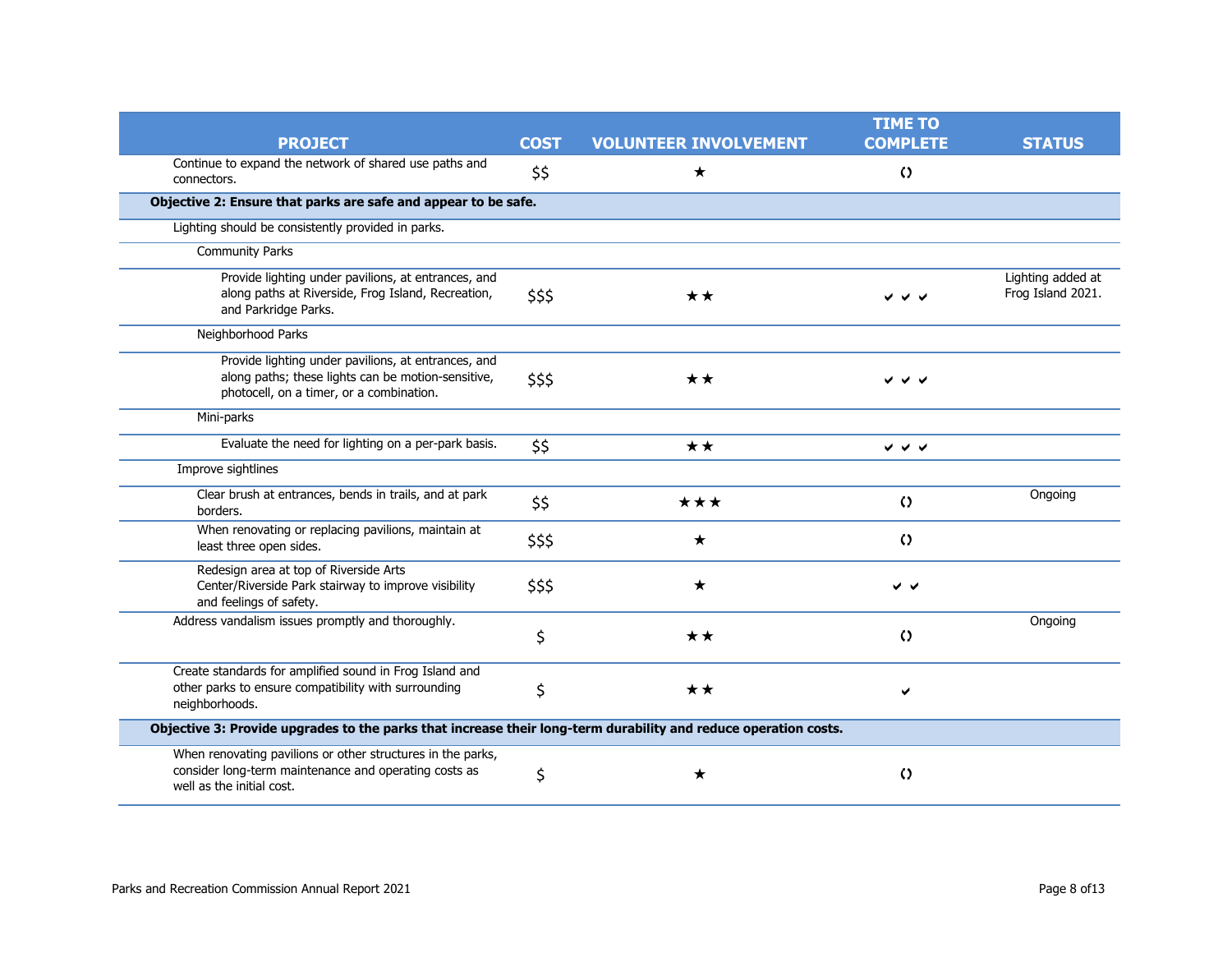|                                                                                                                                                                                               |             |                              | <b>TIME TO</b>            |               |
|-----------------------------------------------------------------------------------------------------------------------------------------------------------------------------------------------|-------------|------------------------------|---------------------------|---------------|
| <b>PROJECT</b>                                                                                                                                                                                | <b>COST</b> | <b>VOLUNTEER INVOLVEMENT</b> | <b>COMPLETE</b>           | <b>STATUS</b> |
| Consider replacing decommissioned restrooms with<br>accessible and durable facilities, either permanent or<br>seasonal.                                                                       | \$\$\$      | **                           | ∨ ∨                       |               |
| Use landscaping to beautify the parks, help to provide<br>shade, improve the ecology of the parks, and offset<br>stormwater impacts.                                                          |             |                              |                           |               |
| Remove invasive species, and replace with gardened<br>spaces.                                                                                                                                 | \$          | ★★★                          | v v                       |               |
| Pursue streambank restoration.                                                                                                                                                                | \$\$        | **                           | $\checkmark$ $\checkmark$ |               |
| Investigate slope stabilization plantings for Frog<br>Island, Riverside, Peninsular, and Parkridge Parks.                                                                                     | \$\$        | ★★                           | $\checkmark$              |               |
| Work to install shade tree plantings adjacent to play<br>and picnic areas.                                                                                                                    | \$\$        | ★★★                          | ✔                         |               |
| Use raingardens to control stormwater and drainage<br>issues; work with skilled volunteers to install and<br>maintain.                                                                        | \$\$        | ★★                           | v v                       |               |
| Plant trees to replace those lost in the past decade.                                                                                                                                         | \$\$        | $\star\star$                 | $\Omega$                  | Ongoing       |
| Objective 4: Provide upgrades to the parks that increase recreation opportunities.                                                                                                            |             |                              |                           |               |
| Ensure each park has sufficient benches, picnic tables,<br>waste cans, dog waste stations, lighting, barrier-free<br>parking, and bike parking.                                               | \$\$        | ★★★                          | $\Omega$                  |               |
| Ensure each park has sufficient trees.                                                                                                                                                        | \$\$        | ★★                           | $\Omega$                  |               |
| Ensure each park's attractions are accessible.                                                                                                                                                | \$\$        | $\star$                      | $\Omega$                  |               |
| Riverside                                                                                                                                                                                     |             |                              |                           |               |
| Pursue implementation of the vision proposed in the<br>2008 Parks & Recreation Master Plan, particularly<br>stormwater improvements and trail repair, and<br>consider updating the site plan. | \$\$\$      | **                           | $\langle \rangle$         |               |
| Frog Island                                                                                                                                                                                   |             |                              |                           |               |
| Pursue implementation of the vision proposed in the<br>2008 Parks & Recreation Master Plan, and consider<br>updating the site plan.                                                           | \$\$\$      | **                           | $\langle \rangle$         |               |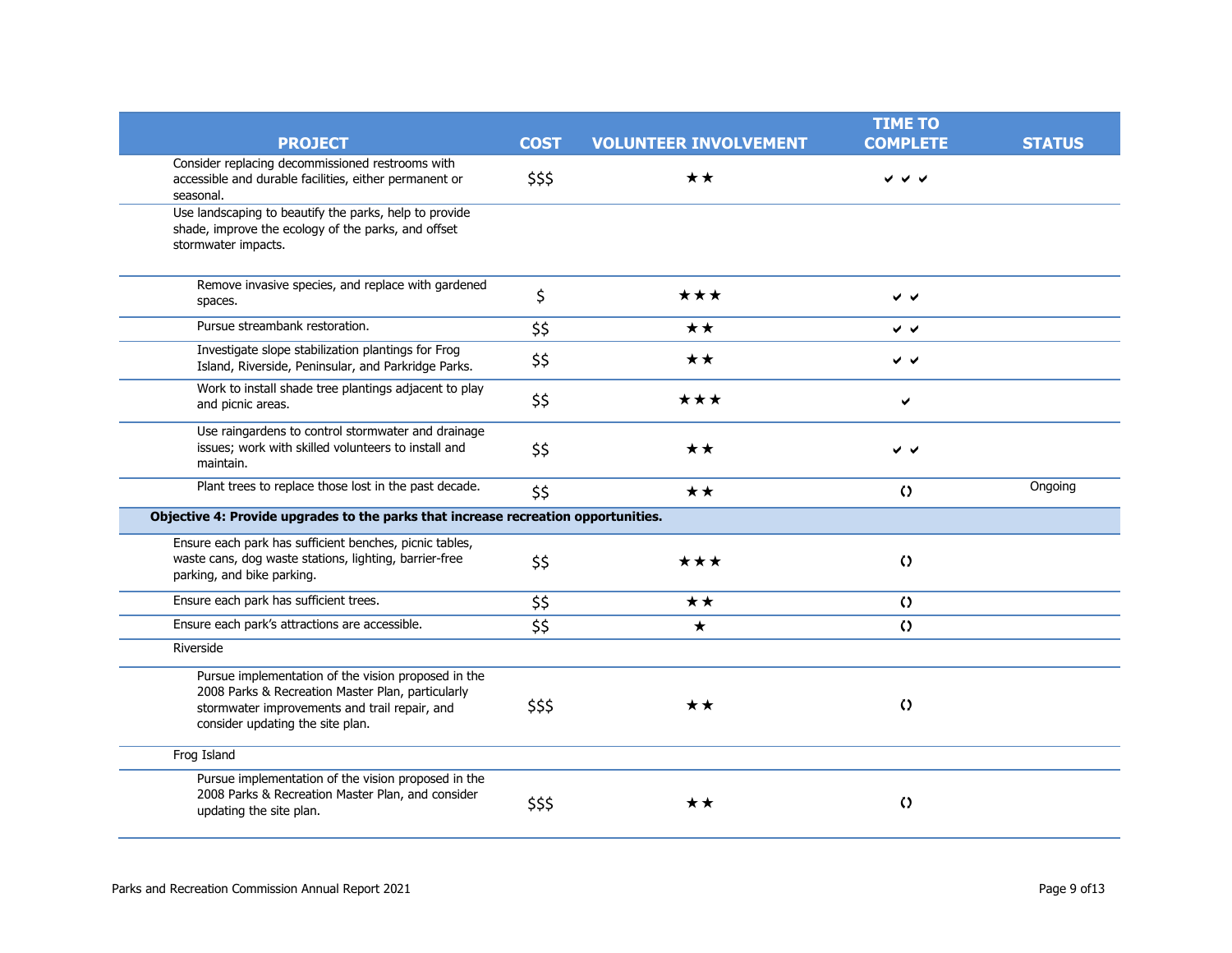|                                                                                                                                                 |             |                              | <b>TIME TO</b>  |                                                                                                                            |
|-------------------------------------------------------------------------------------------------------------------------------------------------|-------------|------------------------------|-----------------|----------------------------------------------------------------------------------------------------------------------------|
| <b>PROJECT</b>                                                                                                                                  | <b>COST</b> | <b>VOLUNTEER INVOLVEMENT</b> | <b>COMPLETE</b> | <b>STATUS</b>                                                                                                              |
| <b>Recreation Park</b>                                                                                                                          |             |                              |                 |                                                                                                                            |
| Pave walking path around park; ensure that the path<br>width is a consistent ten feet wide and that the grade<br>meets accessibility standards. | \$\$\$      | $\star$                      | v v             |                                                                                                                            |
| Resurface former tennis courts- currently basketball<br>courts.                                                                                 | \$\$        | $\bigstar$                   | v v             |                                                                                                                            |
| Work to improve stormwater drainage in the open<br>playing fields to the south of the Rutherford Pool and<br>baseball fields.                   | \$\$\$      | $\star$                      | v v             |                                                                                                                            |
| Repair or remove nonfunctional lighting poles.                                                                                                  | \$          | $\star$                      | ✔               |                                                                                                                            |
| Repair or replace outfield fencing, work with Little<br>League to ensure adequate fencing is provided.                                          | \$          | ★★★                          | ✓               |                                                                                                                            |
| Stripe additional barrier-free spaces in both parking<br>lots.                                                                                  | \$          | $\star$                      | ✔               |                                                                                                                            |
| Parkridge Park                                                                                                                                  |             |                              |                 |                                                                                                                            |
| Install picnic tables &/or benches and shade trees<br>near the play area in southwest area of the park.                                         | \$\$        | ★★★                          | ✔               |                                                                                                                            |
| Update the play area; expand the playground facilities<br>and ensure they are accessible and appeal to a broad<br>range of ages and abilities.  | \$\$        | ★★★                          | v v             | Updated summer<br>2020                                                                                                     |
| Finish and landscape the parking area off of Monroe<br>Street, or close curb cut and use as pedestrian<br>entrances.                            | \$\$\$      | $\star\star$                 | <b>∀ Y Y</b>    |                                                                                                                            |
| Create ADA-accessible connections to Monroe Street<br>via paved pathways.                                                                       | \$\$        | $\star$                      | v v             |                                                                                                                            |
| Provide needed repairs to ballfield, basketball courts,<br>tennis courts, and pavilion; remove disused sand<br>volleyball court.                | \$          | ★                            | v v             | Volleyball court<br>removed 2021;<br>basketball court<br>repaired 2021.<br>Funding obtained for<br>softball field repairs. |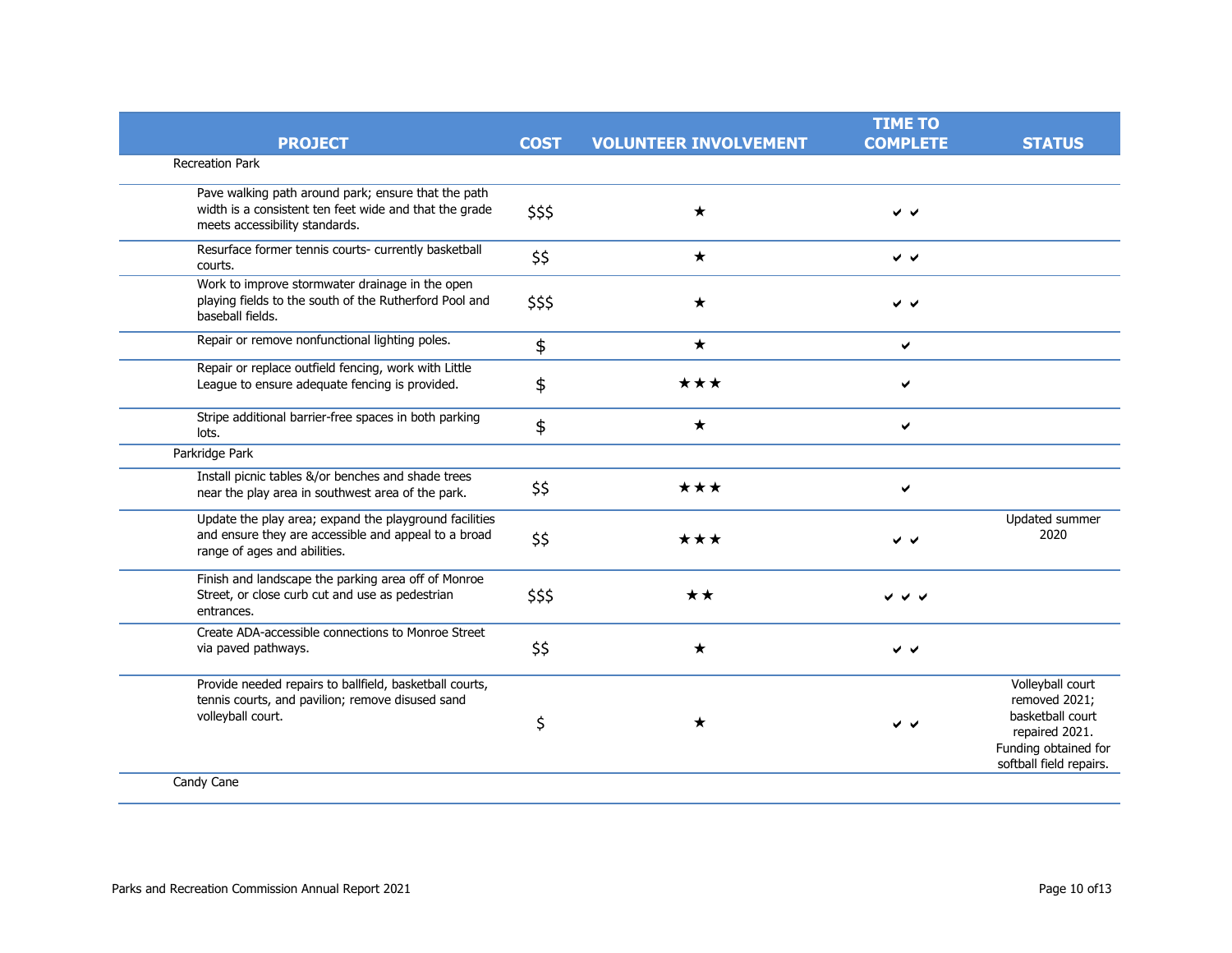|                                                                                                                                                                                                        |             |                              | <b>TIME TO</b>  |               |
|--------------------------------------------------------------------------------------------------------------------------------------------------------------------------------------------------------|-------------|------------------------------|-----------------|---------------|
| <b>PROJECT</b>                                                                                                                                                                                         | <b>COST</b> | <b>VOLUNTEER INVOLVEMENT</b> | <b>COMPLETE</b> | <b>STATUS</b> |
| Install an accessible pathway through Candy Cane,<br>linking the pavilion, the existing sidewalk to the north,<br>the playground, and the sidewalk to the south.                                       | \$\$        | ★                            | $\checkmark$    |               |
| Replace play equipment.                                                                                                                                                                                | \$\$        | ***                          | $\checkmark$    | Complete 2020 |
| Work with Little League to provide needed updates to<br>the ballfield.                                                                                                                                 | \$          | ★★★                          | ∨ √             |               |
| Work with partners to mark historic Little<br>League/Carolyn King events.                                                                                                                              | \$          | ★★★                          | ✔               |               |
| Peninsular Park                                                                                                                                                                                        |             |                              |                 |               |
| Remove the dam.                                                                                                                                                                                        | \$\$\$      | ★★                           | シンシ             |               |
| Create a barrier-free walking path along the Huron<br>River.                                                                                                                                           | \$\$        | ★                            | <b>↓ ↓ ↓</b>    |               |
| Install an accessible canoe/kayak launch.                                                                                                                                                              | \$\$\$      | $\star\star$                 | レンシ             |               |
| Work with local stakeholders such as volunteer groups<br>to install functional plantings, such as<br>butterfly/pollinator gardens and raingardens, as well<br>as interpretive and educational signage. | \$          | ★★★                          | v v             |               |
| Following dam removal, work to restore the newly<br>exposed impoundment area.                                                                                                                          | \$\$        | ★★★                          | v v             |               |
| Seek a private partner for re-use of the historic<br>Powerhouse.                                                                                                                                       | \$          | $\star$                      | $\Omega$        |               |
| Repair the access to the concrete dock downstream of<br>the dam, and add an accessible path to the dock.                                                                                               | \$\$\$      | $\star$                      | v v             |               |
| Prospect Park                                                                                                                                                                                          |             |                              |                 |               |
| Work with YCS to ensure the play equipment is<br>maintained and replaced as needed.                                                                                                                    | \$          | $\star$                      | ✔               |               |
| Continue to work with YCS on other projects to<br>improve the park's functionality as both a school<br>playground and a community playground.                                                          | \$\$        | ★★★                          | $\Omega$        |               |
| Work with the skate park volunteer group on<br>maintenance, improvement, and expansion projects.                                                                                                       | \$          | ★★★                          | $\Omega$        |               |
| Repair the existing basketball courts.                                                                                                                                                                 | \$          | ★                            | ✔               |               |
| Repair the pathways and ensure they are linked<br>throughout the park.                                                                                                                                 | \$          | ★                            |                 |               |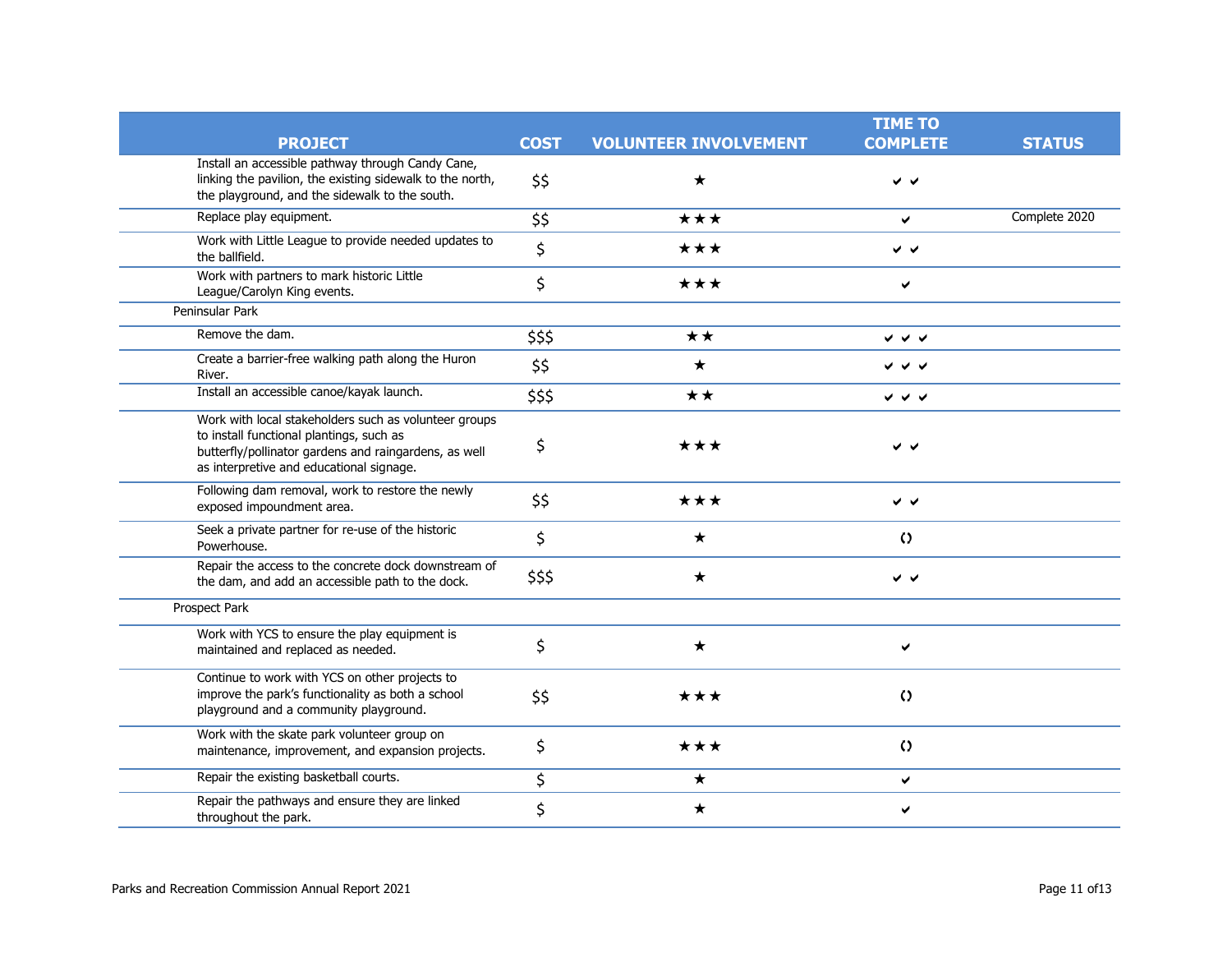|                                                                                                                                                                                     |             |                              | <b>TIME TO</b>            |               |
|-------------------------------------------------------------------------------------------------------------------------------------------------------------------------------------|-------------|------------------------------|---------------------------|---------------|
| <b>PROJECT</b>                                                                                                                                                                      | <b>COST</b> | <b>VOLUNTEER INVOLVEMENT</b> | <b>COMPLETE</b>           | <b>STATUS</b> |
| <b>Waterworks Park</b>                                                                                                                                                              |             |                              |                           |               |
| Continue to work with the Ypsilanti American Little<br>League and private partners to renovate the existing<br>ball diamond.                                                        | \$          | ***                          | $\Omega$                  |               |
| Continue to work with the Ann Arbor Area Disc<br>Indeuced Sports Club (A3 Disc) to ensure the disc golf<br>course is maintained.                                                    | \$          | ★★★                          | $\Omega$                  |               |
| Work with area stakeholders and potential partners to<br>explore the need for, design of, and potential<br>fundraising mechanisms for a dog park.                                   | \$\$        | ***                          | v v<br>✔                  |               |
| Tot Lots and Mini-Parks                                                                                                                                                             |             |                              |                           |               |
| Maintain and replace play equipment as needed.                                                                                                                                      | \$\$        | ★★★                          | $\Omega$                  |               |
| Border-to-Border Trail                                                                                                                                                              |             |                              |                           |               |
| Repair and maintain the portions of the Border to<br>Border trail that run through Frog Island and Riverside<br>Parks.                                                              | \$\$\$      | $\star$                      | v v                       |               |
| Shift portions of the Border to Border trail that are<br>split between bike lanes and sidewalks to shared-use<br>paths wherever possible.                                           | \$\$\$      | $\star$                      | $\checkmark$ $\checkmark$ |               |
| Link the Border-to-Border Trail with the parks and to<br>the nonmotorized transportation system.                                                                                    | \$\$\$      | $\star$                      | $\Omega$                  | Ongoing       |
| Continue to expand the City's bike lane and trail<br>system, linking parks and the B2B Trail to the City's<br>commercial and cultural centers, as well as to regional<br>resources. | \$\$\$      | ★★                           | $\Omega$                  | Ongoing       |
| Huron River Shoreline                                                                                                                                                               |             |                              |                           |               |
| Continue assembling access and/or conservation<br>easements on private shoreline.                                                                                                   | \$          | ★★★                          | $\Omega$                  | Ongoing       |
| Pursue opportunities to construct a riverfront trail<br>system as they arise.                                                                                                       |             |                              |                           | Ongoing       |
|                                                                                                                                                                                     | \$\$        | ***                          | $\Omega$                  |               |